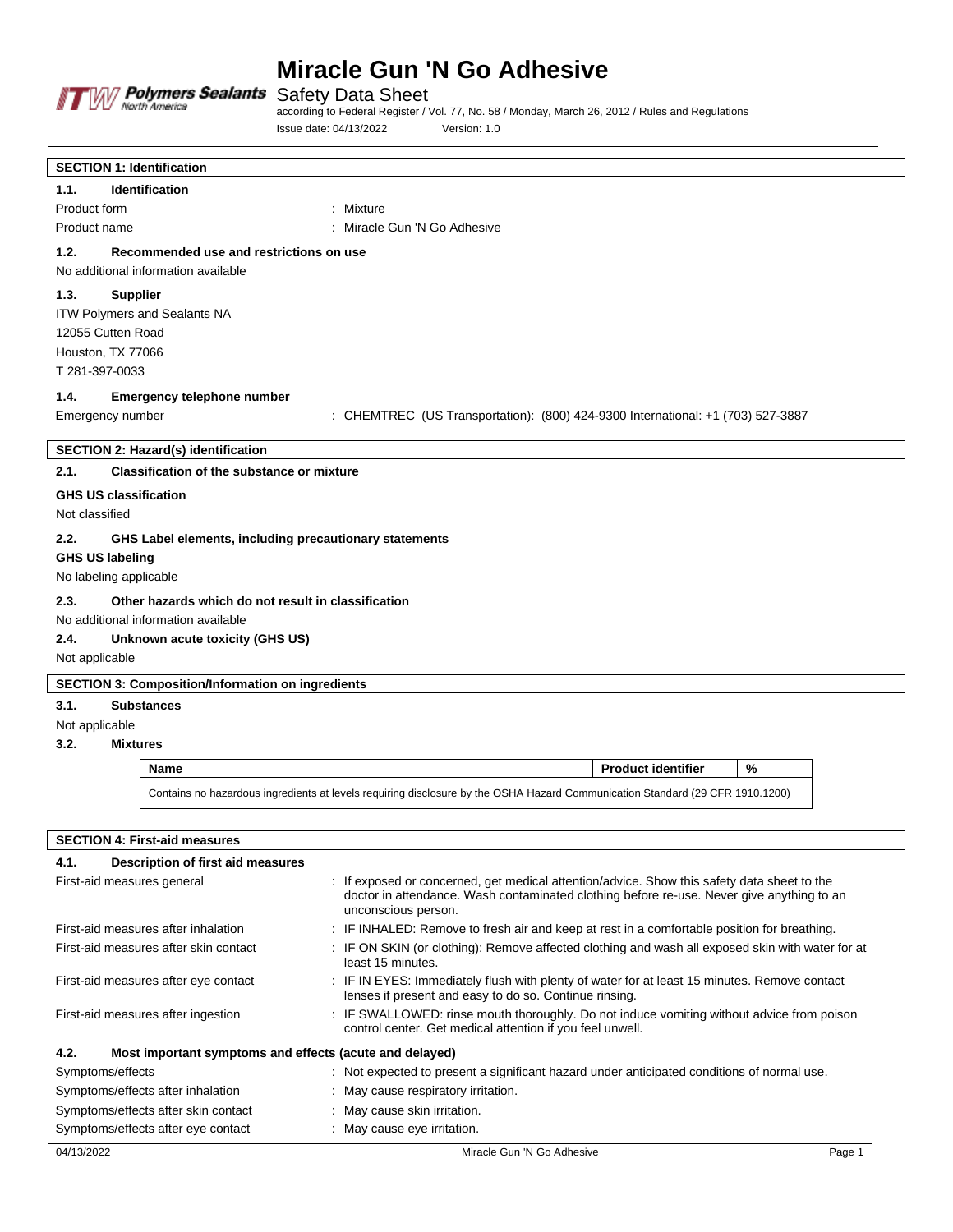# Safety Data Sheet

| according to Federal Register / Vol. 77, No. 58 / Monday, March 26, 2012 / Rules and Regulations |  |
|--------------------------------------------------------------------------------------------------|--|
|--------------------------------------------------------------------------------------------------|--|

Symptoms/effects after ingestion : May cause gastrointestinal irritation.

### **4.3. Immediate medical attention and special treatment, if necessary**

No additional information available

# **SECTION 5: Fire-fighting measures 5.1. Suitable (and unsuitable) extinguishing media** Suitable extinguishing media : Foam. Carbon dioxide. Dry powder. **5.2. Specific hazards arising from the chemical** Fire hazard **in the set of the set of the set of the set of the set of the set of the set of the set of the set of the set of the set of the set of the set of the set of the set of the set of the set of the set of the set** Explosion hazard **in the set of the set of the set of the set of the set of the set of the set of the set of the set of the set of the set of the set of the set of the set of the set of the set of the set of the set of the** Reactivity **Example 2018** Reactivity **: None known 5.3. Special protective equipment and precautions for fire-fighters** Precautionary measures fire : Eliminate all ignition sources if safe to do so. Firefighting instructions **interpretent in the Exercise caution when fighting any chemical fire.** Use water spray or fog for cooling exposed containers. Do not dispose of fire-fighting water in the environment. Protection during firefighting  $\qquad \qquad \qquad$  : Do not enter fire area without proper protective equipment, including respiratory protection. Self-contained breathing apparatus. **SECTION 6: Accidental release measures**

| 6.1.                        | Personal precautions, protective equipment and emergency procedures          |                                                                                                                                                                                                                                                                                                                                                                                                                                                                                                                                                                                                                                                                                                                                                                                                                                                                                                                                                   |  |
|-----------------------------|------------------------------------------------------------------------------|---------------------------------------------------------------------------------------------------------------------------------------------------------------------------------------------------------------------------------------------------------------------------------------------------------------------------------------------------------------------------------------------------------------------------------------------------------------------------------------------------------------------------------------------------------------------------------------------------------------------------------------------------------------------------------------------------------------------------------------------------------------------------------------------------------------------------------------------------------------------------------------------------------------------------------------------------|--|
|                             | General measures                                                             | : Evacuate area. Ventilate area. Keep upwind. Spill should be handled by trained cleaning<br>personnel properly equipped with respiratory and eye protection.                                                                                                                                                                                                                                                                                                                                                                                                                                                                                                                                                                                                                                                                                                                                                                                     |  |
| 6.1.1.                      | For non-emergency personnel                                                  |                                                                                                                                                                                                                                                                                                                                                                                                                                                                                                                                                                                                                                                                                                                                                                                                                                                                                                                                                   |  |
|                             | Protective equipment                                                         | : Wear protective equipment as described in section 8.                                                                                                                                                                                                                                                                                                                                                                                                                                                                                                                                                                                                                                                                                                                                                                                                                                                                                            |  |
|                             | Emergency procedures                                                         | : Evacuate unnecessary personnel.                                                                                                                                                                                                                                                                                                                                                                                                                                                                                                                                                                                                                                                                                                                                                                                                                                                                                                                 |  |
| 6.1.2.                      | For emergency responders                                                     |                                                                                                                                                                                                                                                                                                                                                                                                                                                                                                                                                                                                                                                                                                                                                                                                                                                                                                                                                   |  |
|                             | Protective equipment                                                         | : Wear suitable protective clothing, gloves and eye or face protection. Approved supplied-air<br>respirator, in case of emergency.                                                                                                                                                                                                                                                                                                                                                                                                                                                                                                                                                                                                                                                                                                                                                                                                                |  |
| 6.2.                        | <b>Environmental precautions</b>                                             |                                                                                                                                                                                                                                                                                                                                                                                                                                                                                                                                                                                                                                                                                                                                                                                                                                                                                                                                                   |  |
|                             | Avoid release to the environment. Prevent entry to sewers and public waters. |                                                                                                                                                                                                                                                                                                                                                                                                                                                                                                                                                                                                                                                                                                                                                                                                                                                                                                                                                   |  |
| 6.3.                        | Methods and material for containment and cleaning up                         |                                                                                                                                                                                                                                                                                                                                                                                                                                                                                                                                                                                                                                                                                                                                                                                                                                                                                                                                                   |  |
| For containment/cleaning up |                                                                              | : SMALL SPILL: Dike area to contain spill. Take precautions as necessary to prevent<br>contamination of ground and surface waters. Recover spilled material on absorbent, such as<br>sawdust or vermiculite, and sweep into closed containers for disposal. After all visible traces,<br>including ignitable vapors, have been removed, thoroughly wet vacuum the area. Do not flush<br>to sewer. If area of spill is porous, remove as much contaminated earth and gravel, etc. as<br>necessary and place in closed containers for disposal. Only those persons who are adequately<br>trained, authorized, and wearing the required personal protective equipment (PPE) should<br>participate in spill response and clean-up.                                                                                                                                                                                                                    |  |
|                             |                                                                              | LARGE SPILL: Keep spectators away. Only those persons who are adequately trained,<br>authorized and wearing the required personal protective equipment (PPE) should participate in<br>spill response and clean-up. Ventilate the area by natural means or by explosion proof means<br>(i.e. fans). Know and prepare for spill response before using or handling this product. Eliminate<br>all ignition sources (flames, hot surfaces, portable heaters and sources of electrical, static, or<br>frictional sparks). Dike and contain spill with inert material (e.g. sand, earth). Transfer liquids to<br>covered and labeled metal containers for recovery or disposal, or remove with inert absorbent.<br>Use only non-sparking tools and appropriate PPE. Place absorbent diking materials in covered<br>metal containers for disposal. Prevent contamination of sewers, streams, and groundwater with<br>spilled material or used absorbent. |  |

# **6.4. Reference to other sections**

See Sections 8 and 13.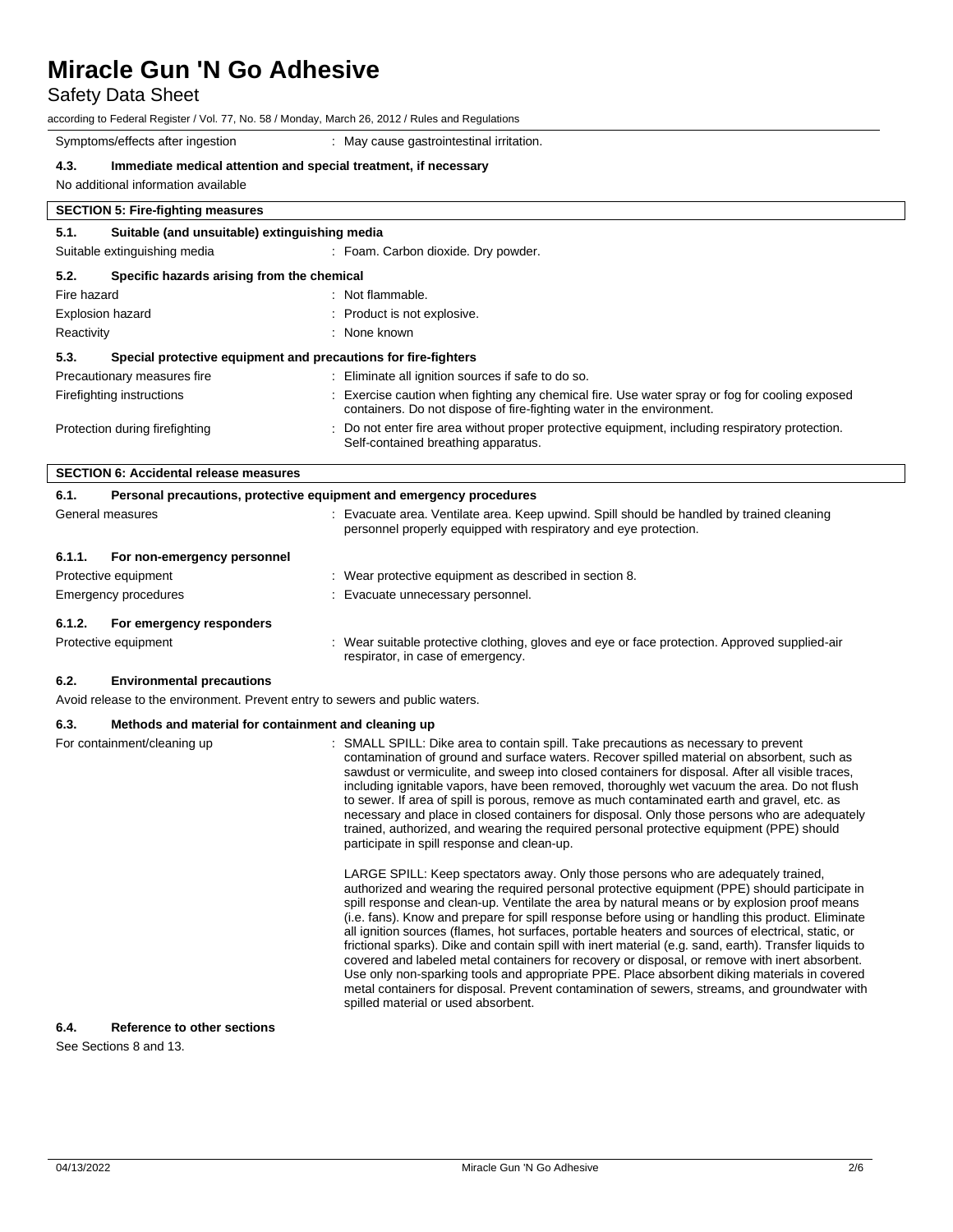Safety Data Sheet

according to Federal Register / Vol. 77, No. 58 / Monday, March 26, 2012 / Rules and Regulations

| <b>SECTION 7: Handling and storage</b> |                                                              |                                                                                                                                                                                                                                                                                                                                         |
|----------------------------------------|--------------------------------------------------------------|-----------------------------------------------------------------------------------------------------------------------------------------------------------------------------------------------------------------------------------------------------------------------------------------------------------------------------------------|
| 7.1.                                   | <b>Precautions for safe handling</b>                         |                                                                                                                                                                                                                                                                                                                                         |
| Precautions for safe handling          |                                                              | : Do not handle until all safety precautions have been read and understood. Keep container<br>closed when not in use. Avoid contact with skin and eyes. Do not eat, drink or smoke when<br>using this product. Wash hands and other exposed areas with mild soap and water before<br>eating, drinking or smoking and when leaving work. |
| 7.2.                                   | Conditions for safe storage, including any incompatibilities |                                                                                                                                                                                                                                                                                                                                         |
| Storage conditions                     |                                                              | : Store in original container. Keep container closed when not in use. Containers which are<br>opened should be properly resealed and kept upright to prevent leakage. Store in a dry, cool<br>and well-ventilated place.                                                                                                                |
| Incompatible materials                 |                                                              | : No data available.                                                                                                                                                                                                                                                                                                                    |

### **SECTION 8: Exposure controls/personal protection**

**8.1. Control parameters**

Not applicable

### **8.2. Appropriate engineering controls**

Appropriate engineering controls : Provide adequate general and local exhaust ventilation. Use process enclosures, local exhaust ventilation, or other engineering controls to control airborne levels below recommended exposure limits. Ensure adequate ventilation, especially in confined areas.

### **8.3. Individual protection measures/Personal protective equipment**

### **Personal protective equipment symbol(s):**



#### **Personal protective equipment:**

Gloves. Safety glasses.

#### **Hand protection:**

Use gloves appropriate to the work environment

### **Eye protection:**

Wear eye protection, including chemical splash goggles and a face shield when possibility exists for eye contact due to spraying liquid or airborne particles.

#### **Skin and body protection:**

Wear protective clothing.

### **Respiratory protection:**

No special respiratory protection equipment is recommended under normal conditions of use with adequate ventilation. In case of inadequate ventilation wear respiratory protection.

### **SECTION 9: Physical and chemical properties**

| Information on basic physical and chemical properties<br>9.1. |                          |  |  |  |
|---------------------------------------------------------------|--------------------------|--|--|--|
| <b>Physical state</b>                                         | : Liquid                 |  |  |  |
| Appearance                                                    | : Viscous liquid / Caulk |  |  |  |
| Color                                                         | : White                  |  |  |  |
| Odor                                                          | $:$ Mild                 |  |  |  |
| Odor threshold                                                | : No data available      |  |  |  |
| рH                                                            | : No data available      |  |  |  |
| Melting point                                                 | : No data available      |  |  |  |
| Freezing point                                                | : No data available      |  |  |  |
| Boiling point                                                 | : > 100 °C (212 °F)      |  |  |  |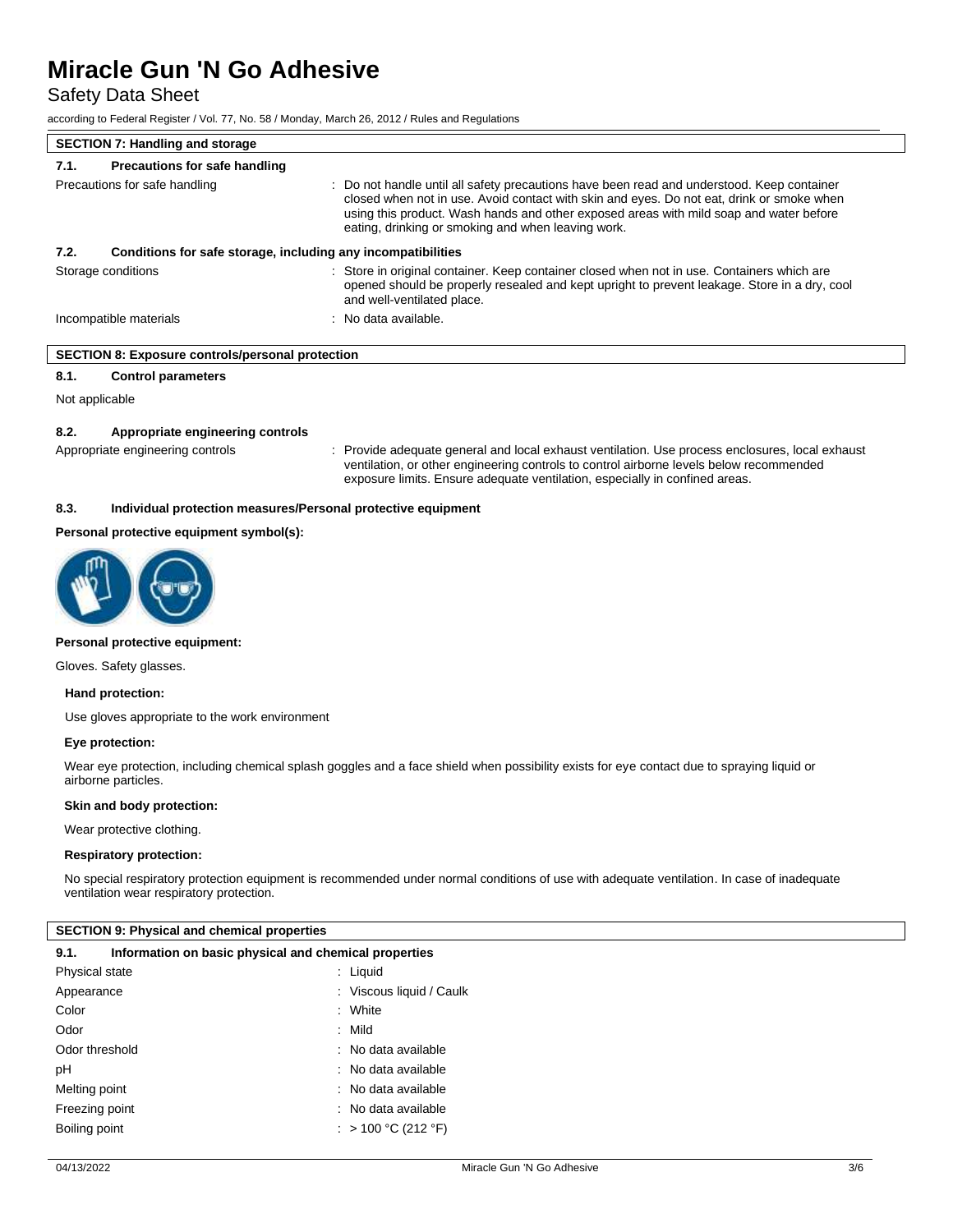# Safety Data Sheet

according to Federal Register / Vol. 77, No. 58 / Monday, March 26, 2012 / Rules and Regulations

| Flash point                                     | No data available<br>۰. |
|-------------------------------------------------|-------------------------|
| Relative evaporation rate (n-butyl acetate=1)   | No data available       |
| Flammability (solid, gas)                       | No data available       |
| Vapor pressure                                  | No data available       |
| Relative vapor density at 20 °C                 | No data available       |
| Relative density                                | No data available       |
| Density                                         | 11.17 lb/gal            |
| Solubility                                      | Insoluble in water.     |
| Partition coefficient n-octanol/water (Log Pow) | No data available       |
| Auto-ignition temperature                       | No data available       |
| Decomposition temperature                       | No data available       |
| Viscosity, kinematic                            | No data available       |
| Viscosity, dynamic                              | No data available       |
| <b>Explosion limits</b>                         | No data available       |
| <b>Explosive properties</b>                     | No data available       |
| Oxidizing properties                            | No data available       |
| <b>Other information</b><br>9.2.                |                         |
| VOC content                                     | 44.8 g/l EPA method 24  |
| Photochemically reactive only VOC               | $31.3$ g/L              |

# **SECTION 10: Stability and reactivity**

## **10.1. Reactivity**

Stable under normal conditions of use

### **10.2. Chemical stability**

Stable under recommended handling and storage conditions (see section 7).

## **10.3. Possibility of hazardous reactions**

None known.

# **10.4. Conditions to avoid**

None under normal use.

## **10.5. Incompatible materials**

No data available.

### **10.6. Hazardous decomposition products**

None known.

| <b>SECTION 11: Toxicological information</b>    |                                       |
|-------------------------------------------------|---------------------------------------|
| Information on toxicological effects<br>11.1.   |                                       |
| Acute toxicity (oral)                           | : Not classified                      |
| Acute toxicity (dermal)                         | : Not classified                      |
| Acute toxicity (inhalation)                     | : Not classified                      |
| Skin corrosion/irritation                       | : Not classified                      |
| Serious eye damage/irritation                   | : Not classified                      |
| Respiratory or skin sensitization               | : Not classified                      |
| Germ cell mutagenicity                          | : Not classified                      |
| Carcinogenicity                                 | : Not classified                      |
| Silica: Crystalline, quartz (14808-60-7)        |                                       |
| IARC group                                      | 1 - Carcinogenic to humans if inhaled |
| National Toxicology Program (NTP) Status        | Known Human Carcinogens               |
| In OSHA Hazard Communication Carcinogen<br>list | Yes                                   |
| Reproductive toxicity                           | : Not classified                      |
| STOT-single exposure                            | : Not classified                      |
| STOT-repeated exposure                          | : Not classified                      |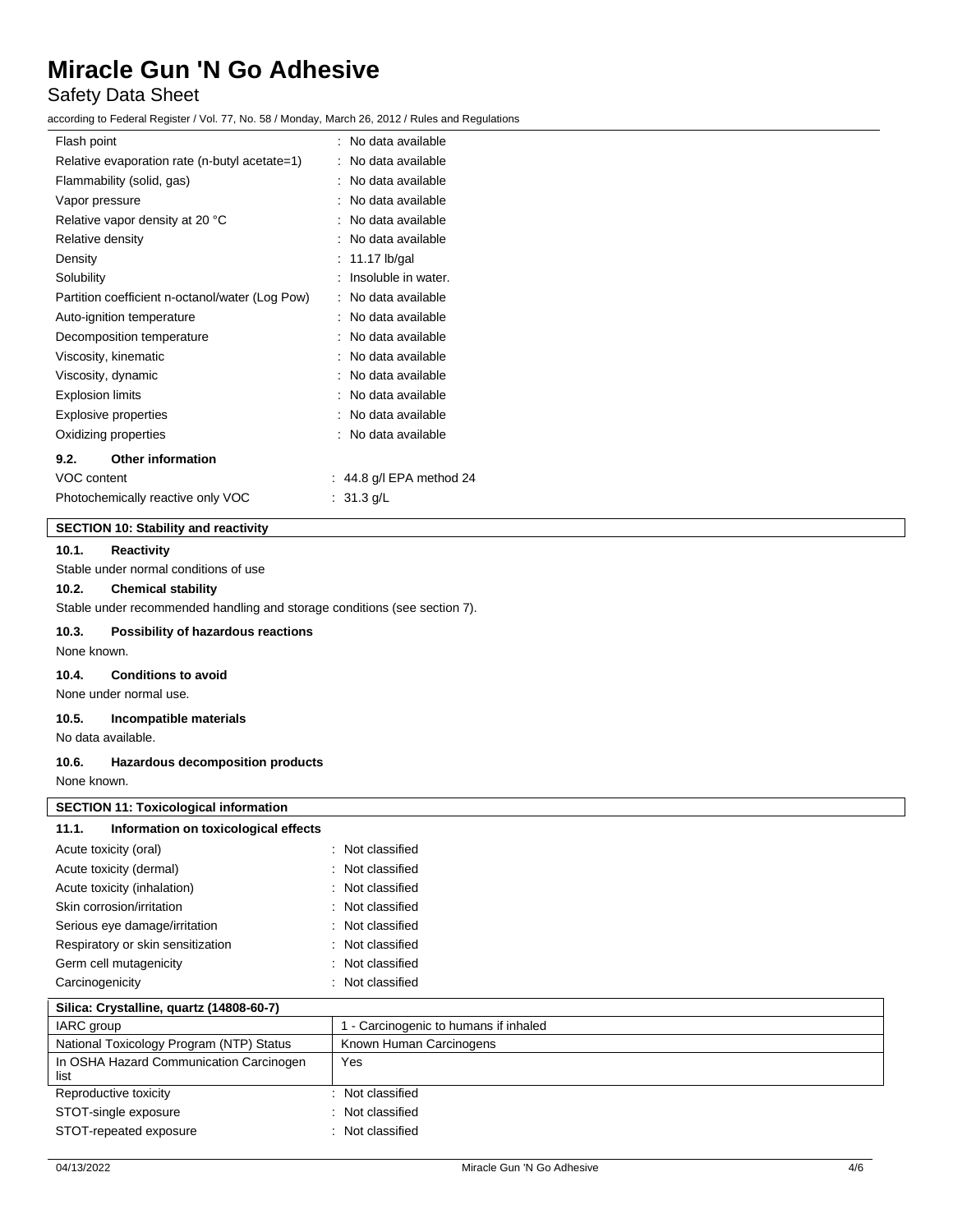# Safety Data Sheet

| according to Federal Register / Vol. 77, No. 58 / Monday, March 26, 2012 / Rules and Regulations |                                                                                                                                            |
|--------------------------------------------------------------------------------------------------|--------------------------------------------------------------------------------------------------------------------------------------------|
| Aspiration hazard                                                                                | : Not classified                                                                                                                           |
| Viscosity, kinematic                                                                             | : Not applicable                                                                                                                           |
| Symptoms/effects                                                                                 | : Not expected to present a significant hazard under anticipated conditions of normal use.                                                 |
| Symptoms/effects after inhalation                                                                | May cause respiratory irritation.                                                                                                          |
| Symptoms/effects after skin contact                                                              | : May cause skin irritation.                                                                                                               |
| Symptoms/effects after eye contact                                                               | : May cause eye irritation.                                                                                                                |
| Symptoms/effects after ingestion                                                                 | : May cause gastrointestinal irritation.                                                                                                   |
|                                                                                                  |                                                                                                                                            |
| <b>SECTION 12: Ecological information</b>                                                        |                                                                                                                                            |
| 12.1.<br><b>Toxicity</b>                                                                         |                                                                                                                                            |
| Ecology - general                                                                                | : No data available.                                                                                                                       |
| Hazardous to the aquatic environment, short-                                                     | : Not classified.                                                                                                                          |
| term (acute)<br>Hazardous to the aquatic environment, long-                                      | : Not classified.                                                                                                                          |
| term (chronic)                                                                                   |                                                                                                                                            |
| 12.2.<br>Persistence and degradability                                                           |                                                                                                                                            |
| No additional information available                                                              |                                                                                                                                            |
| 12.3.<br><b>Bioaccumulative potential</b>                                                        |                                                                                                                                            |
| No additional information available                                                              |                                                                                                                                            |
| 12.4.<br><b>Mobility in soil</b>                                                                 |                                                                                                                                            |
| No additional information available                                                              |                                                                                                                                            |
| 12.5.<br>Other adverse effects                                                                   |                                                                                                                                            |
| Other adverse effects                                                                            | : No data available.                                                                                                                       |
|                                                                                                  |                                                                                                                                            |
| <b>SECTION 13: Disposal considerations</b>                                                       |                                                                                                                                            |
| 13.1.<br><b>Disposal methods</b>                                                                 |                                                                                                                                            |
| Waste treatment methods                                                                          | : Do not discharge to public wastewater systems without permit of pollution control authorities.                                           |
|                                                                                                  | No discharge to surface waters is allowed without an NPDES permit.                                                                         |
| Product/Packaging disposal recommendations                                                       | : Dispose in a safe manner in accordance with local/national regulations. Do not allow the<br>product to be released into the environment. |
|                                                                                                  |                                                                                                                                            |
| <b>SECTION 14: Transport information</b>                                                         |                                                                                                                                            |
| <b>Department of Transportation (DOT)</b>                                                        |                                                                                                                                            |
| In accordance with DOT                                                                           |                                                                                                                                            |
|                                                                                                  |                                                                                                                                            |
| Not regulated for transport                                                                      |                                                                                                                                            |
| <b>Transport by sea (IMDG)</b>                                                                   |                                                                                                                                            |
| Not regulated for transport                                                                      |                                                                                                                                            |
| Air transport (IATA)                                                                             |                                                                                                                                            |
| Not regulated for transport                                                                      |                                                                                                                                            |
| <b>SECTION 15: Regulatory information</b>                                                        |                                                                                                                                            |
| 15.1. US Federal regulations                                                                     |                                                                                                                                            |
|                                                                                                  |                                                                                                                                            |
| Miracle Gun 'N Go Adhesive                                                                       |                                                                                                                                            |

All chemical substances in this product are listed as "Active" in the EPA (Environmental Protection Agency) "TSCA Inventory Notification (Active-Inactive) Requirements Rule" ("the Final Rule") of Feb. 2019, as amended Feb. 2021, or are otherwise exempt or regulated by other agencies such as FDA or FIFRA

## **15.2. International regulations**

## **Formaldehyde (50-00-0)** Toxic Substance (CEPA – Schedule I) Yes